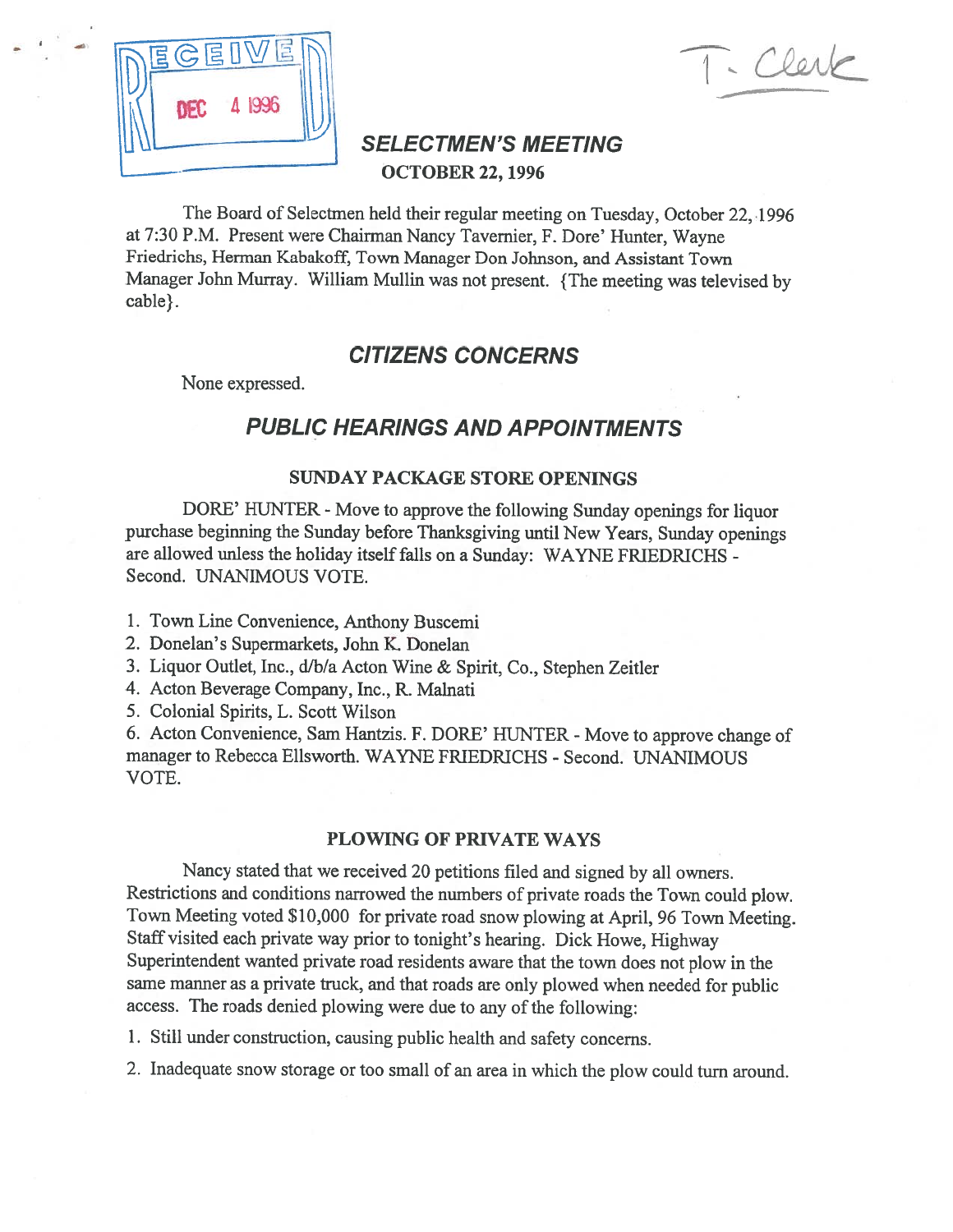3. Conditions by the Conservation Commission regulating the use of salt, which the Highway Director stated is necessary to use when the Town <sup>p</sup>lows due to possible ice build up which could result after <sup>p</sup>lowing and public health and safety concerns.

4. Preexisting condominium contracts which specifically state that the owners never petition the Town for Plowing or that <sup>p</sup>lowing is the responsibility of the residents. Dore' stated that condominium contracts need to be read as carefully as any other contracts before signature.

5. The road is more of <sup>a</sup> driveway than <sup>a</sup> public access road with some areas being too difficult to differentiate between <sup>a</sup> driveway and <sup>a</sup> road.

The Board reviewed each petition separately and made decisions based on the memo from the Engineering, Highway and Planning Departments dated October 17, 1996. The roads not recommended for private way <sup>p</sup>lowing were, Seneca Court, Wingate Lane, Perkins Lane, Kinsley Road, Caitlin Drive, Davis Road, Acorn Park Drive, Beechnut Street, Chestnut Street, Hazelnut Street, Haley Lane, Crestwood Lane, Half Moon Hill and Abel Jones Place.

DORE' HUNTER - Move to recommend plowing the following public ways with any conditions set forth in the memo from Engineering, Highway and Planning Departments dated October 17, 1996:

- 1. Wyndcliff Drive
- 2. Audubon Drive
- 3. Brewster Lane
- 4. Drummer Road
- 5. Meetinghouse Lane
- 6. Heron View Road
- 7. Nonset Path

WAYNE FRIEDRICHS - Second. UNANIMOUS VOTE.

# SELECTMEN'S BUSINESS

#### ALG REPORT

John Murray reviewed the current draft of the three year ALG financial <sup>p</sup>lan. He specifically noted that local school and AB spending for FY 99 had not been included. He also noted that the <sup>6</sup> million dollar deficit in fY <sup>98</sup> was misleading due to the fact that AB costs had not been broken down between the member communities and regional income had not been reported.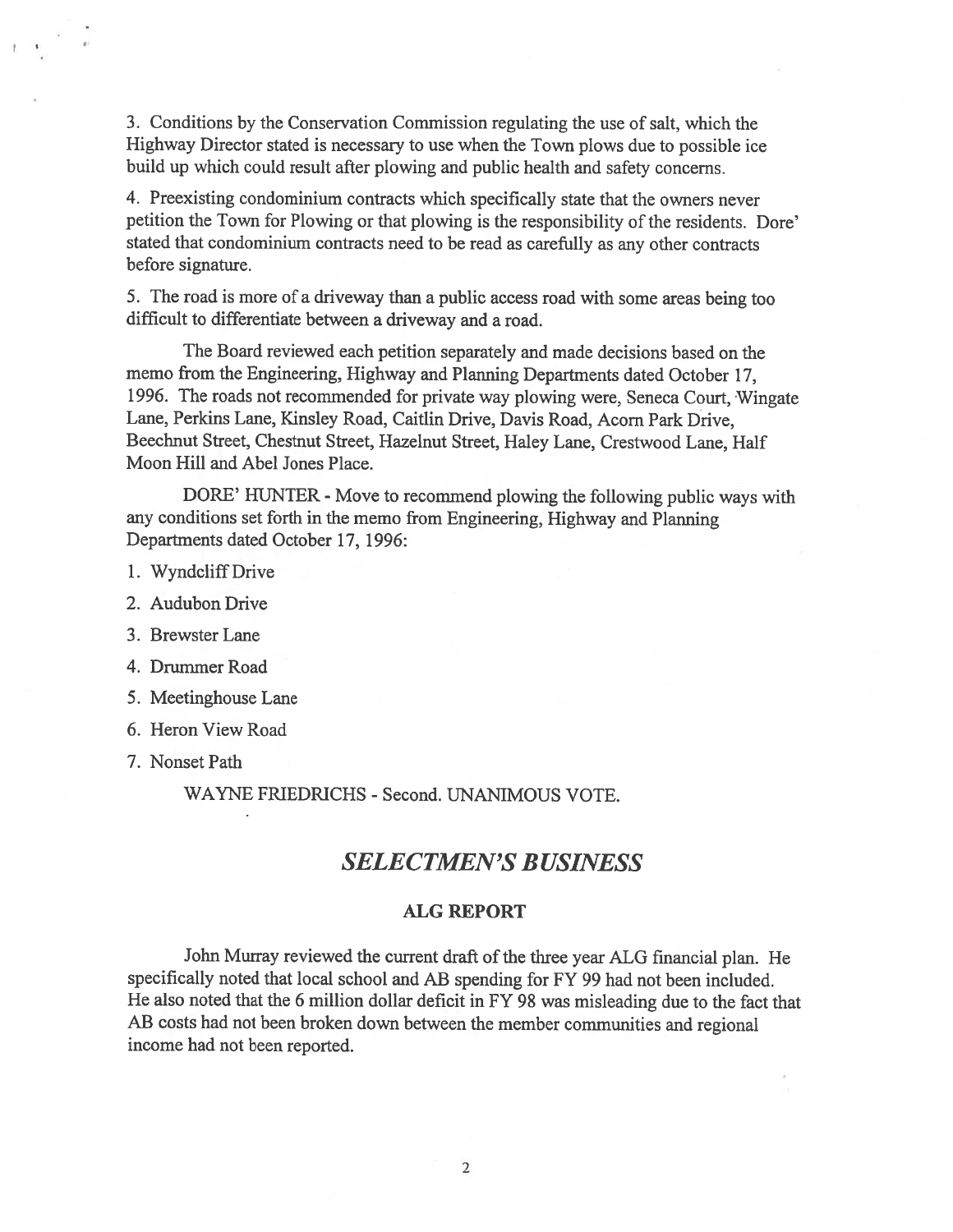#### ECONOMIC DEVELOPMENT STUDY COMMITTEE

Wayne discussed <sup>a</sup> meeting that he attended on October 10, 1996 with Pam Resor regarding Economic Development. Questions were asked regarding how user friendly Acton is pertaining to businesses. Wayne stated that Bill had developed the Business Outreach Program. Wayne would like to form <sup>a</sup> study committee consisting of volunteers who would repor<sup>t</sup> to the Board of Selectmen. Wayne stated that <sup>a</sup> representative from Concord has offered his help to ge<sup>t</sup> started. Nancy questioned what kind of structure and time table did Wayne have in mind and that he should think about funding that might be needed. Herman offered his help. WAYNE FRIEDRICHS - Move to establish Economic Development Study Committee with Wayne acting as Chair for the first meeting. DORE' HUNTER - Second. UNANIMOUS VOTE.

#### BOY SCOUT COURT OF HONOR

#### DORE" HUNTER will represen<sup>t</sup> the Board.

#### 1997 WARRANT CLOSURE

DORE' HUNTER - Move to close the 1997 Warrant, December 31, 1996 at 5:00 PM. HERMAN KABAKOFF - Second. UNANIMOUS VOTE.

## CONSENTA GENDA

DORE' HUNTER - Move to accept the Consent Agenda as printed. WAYNE FRIEDRICHS - Second. UNANIMOUS VOTE.

## TOWN MANAGERS REPORT

#### FIRE STATION ROOFS

Don stated that we have budgeted \$75,000 for three fire station roofs. The bids for the project have come in at \$90,000. The bids were also structured to allow for new roofs on Station 2 and 3. These stations need the roofs the most. The bids for these two roofs is \$63,000 and an additional \$8,000 for inspections. Don expresse<sup>d</sup> his displeasure with our consultant LEA for not taking into account the presen<sup>t</sup> bid climate where there has been an excess of work. Don is seeking direction from the Board regarding whether the two roofs should be done with the appropriated monies and then wait until next town meeting to ge<sup>t</sup> the money to do the third roof. Don stated that he is unsure about replacing only two roofs when the money was budgeted for three. Dore' asked if the roofs pose <sup>a</sup> health and safety risk. Don stated that he did not think the roofs pose <sup>a</sup> health and safety risk, however, they are <sup>a</sup> discomfort and nuisance. Dore' questioned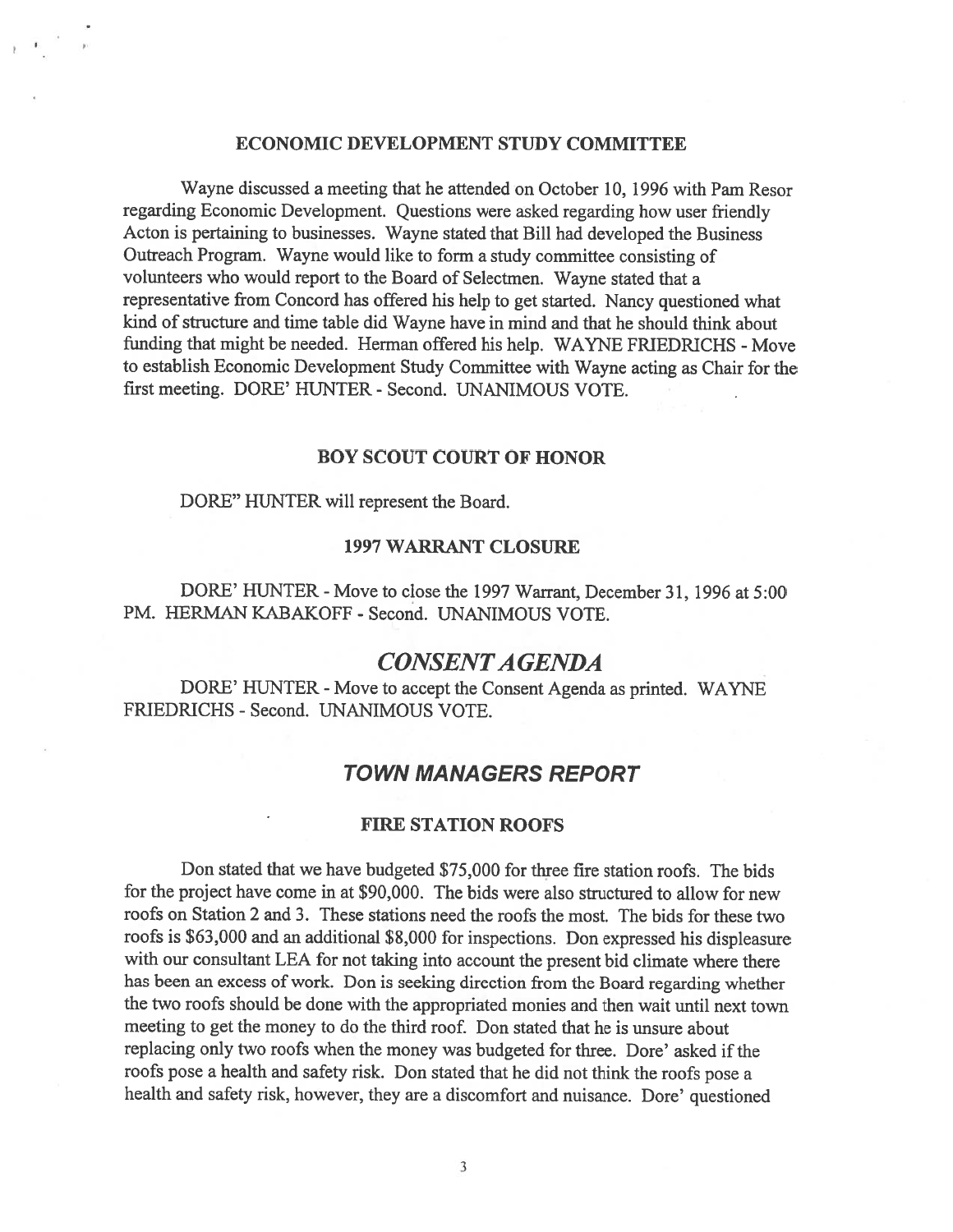how much <sup>a</sup> new consultant would cost, stating he would rather spend additional monies on a consultant who would provide a correct cost. DORE' HUNTER - Move to not go forward with the roofing projects and reject all bid, and have staff prepare warrant article for Spring Town Meeting with supplementary funds. WAYNE FRIEDRICHS - Second. UNANIMOUS VOTE.

The Board adjourned at 10:25 P.M.

Clerk

Date

Ba

Sheryl Ball Recording Secretary Min10\_22 Doc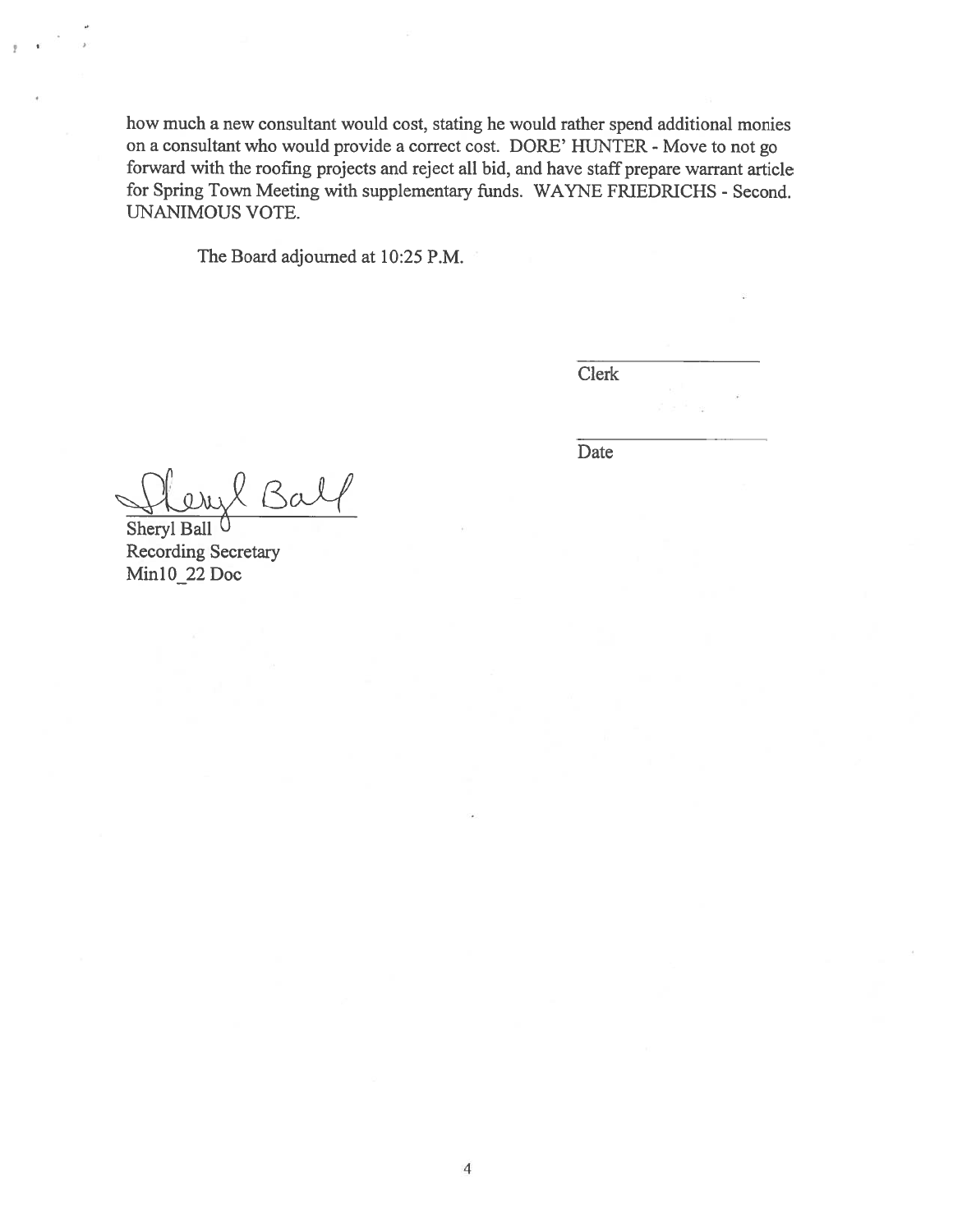#### October18, 1996

TO Board of Selectmen

FROM: Nancy E. Tavernier, Chairman

SUBJECT: Selectmen's Report

# AGENDA

### Room 204 October 22, 1996

#### I. CITIZEN'S CONCERNS

#### II. PUBLIC HEARINGS & APPOINTMENTS

- 1. 7:40 SUNDAY PACKAGE STORE OPENINGS Enclosed please find the required requests for the allowed Sunday Openings between Thanksgiving and New Years for Board action.
- 2. 8:00 PLOWING OF PRIVATE WAYS PUBLIC HEARING Enclosed please find materials for Board review and action.

#### III. SELECTMEN'S BUSINESS

3. ALG REPORT - Enclosed <sup>p</sup>lease find the ALG Plan as presented 10/16/96 and final calendar.

4. ECONOMIC DEVELOPMENT STUDY COMMITTEE - Selectman Friedrichs will speak to a proposal to establish an Economic Development Committee or Commission.

5. BOY SCOUT EAGLE COURT OF HONOR - Enclosed <sup>p</sup>lease find an invitation to an Eagle Court on November 30th for Board assignment.

#### IV. CONSENT AGENDA

6. JANIS REDLICH - COMMITTEE APPOINTMENT - Enclosed please find a recommendation and Citizen Resource Sheet from VCC regarding appointment to the NB Cultural Council for <sup>a</sup> term to expire 6/30/98 for Board action.

#### V. TOWN MANAGER'S REPORT

7. FIRE STATION ROOFS - The Town Manager will seek direction from the Board concerning the enclosed report/recommendations.

#### VI. EXECUTIVE SESSION **MEETINGS**

#### ADDITIONAL INFORMATION

Enclosed <sup>p</sup>lease find additional correspondence that is strictly informational and requires no Board action.